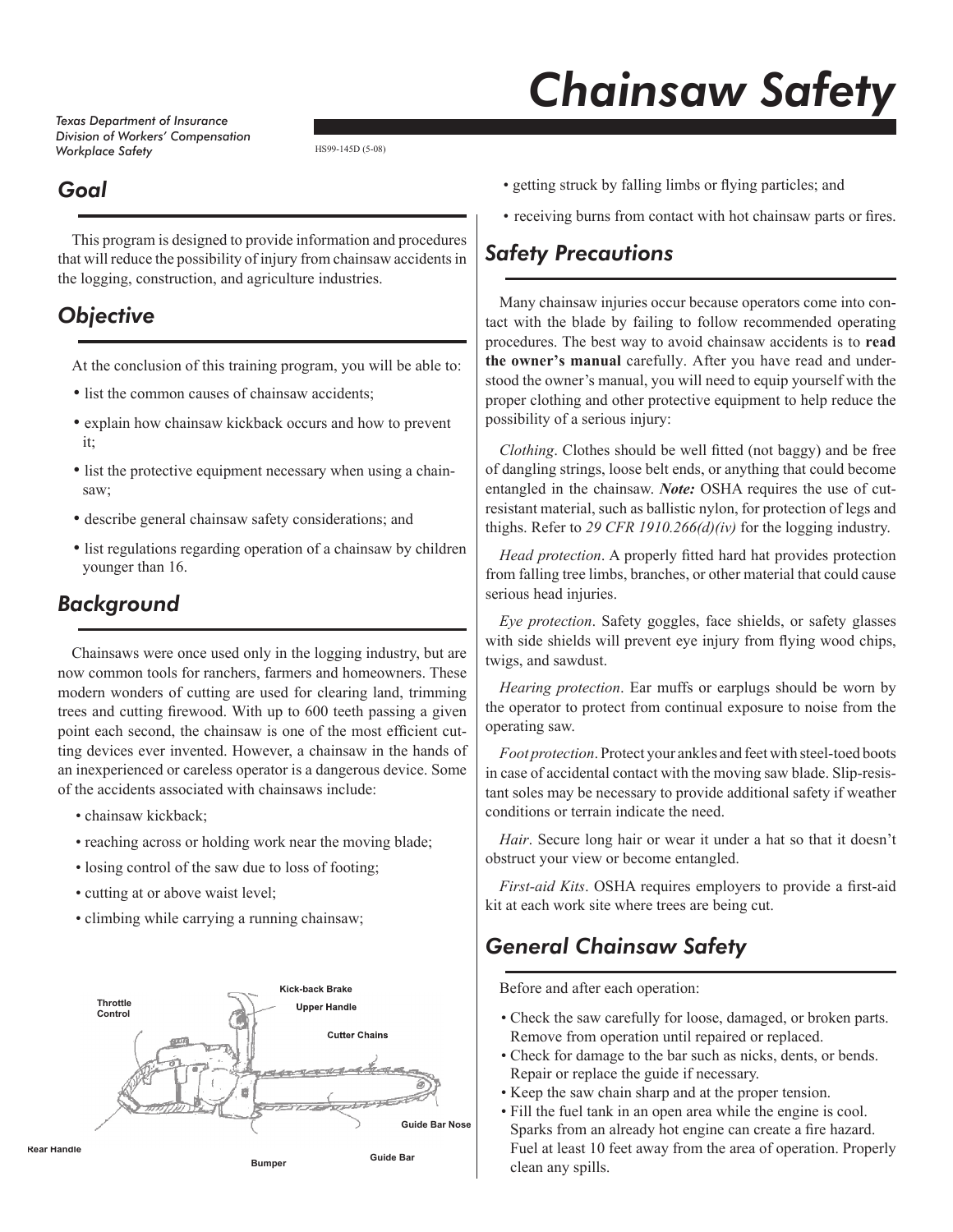- Check the chain to make sure it does not move when the engine is idling. Adjust the idle of the saw if necessary.
- Do not cut large trees on windy days. The wind may cause a tree to fall in an unplanned direction.
- Use extreme caution if weather conditions such as rain, snow, etc., create poor footing.
- Clear the area before cutting. Create an escape path 45 degrees to the rear of the tree fall line.
- Remove any broken or dead limbs that could fall before cutting the tree.
- Check for trees with large crotches that can split or cause the tree to fall either way.
- Look for trees with tension that could cause them to spring when cut. Cut spring poles or branches from the underside. Always use extreme caution.



**Retreat at 45° from** *line of fall***.**

#### *Kickback Prevention*

Kickback occurs when the upper chain or the chain at the nose of the guide bar grabs into the wood or other obstruction, and with the force of the engine, pushes (or kicks) the saw back toward the operator. This action can cause even an experienced operator to lose control of the saw and come into direct body contact with the moving saw blade. If the upper chain is involved, the saw can be forced straight back toward you. If you attempt to make cuts with the tip of the chainsaw or if the tip of the saw comes in contact with a hidden limb in front of the saw cut, the saw will be forced in an upward arc back toward you.



To prevent kickback:

- Maintain a firm, two-handed grip of the saw by:
	- grasping the forward handle with the left hand, palm down;
- wrapping your fingers around the handle bar and keeping it between your index finger and thumb; and
- firmly grasping the rear handle with the right hand.
- Never stand directly in back of a cut. Stand to one side of the cut. When cutting limbs from a felled tree (limbing), stand on the opposite side of the trunk from the cut.
- Saw only with the bottom part of the chain, with the work against the saw or saw bumper. **Never** cut with the nose or tip of the chainsaw.
- Avoid cutting limbs above mid-chest height.



**Whenever possible keep the tree trunk between you and the saw blade.**

# *Coming of Age*

The U.S. Department of Labor (29 CFR 570 Subpart E-1) has determined that certain occupations are particularly hazardous for youths under age 16. The hazardous occupations order forbids persons under the age of 16 to operate, adjust, or clean a chainsaw or any other power-driven saw. The order also forbids those under 16 from working in operations related to felling, bucking, skidding, loading, or unloading timber with a butt diameter of more than six inches.